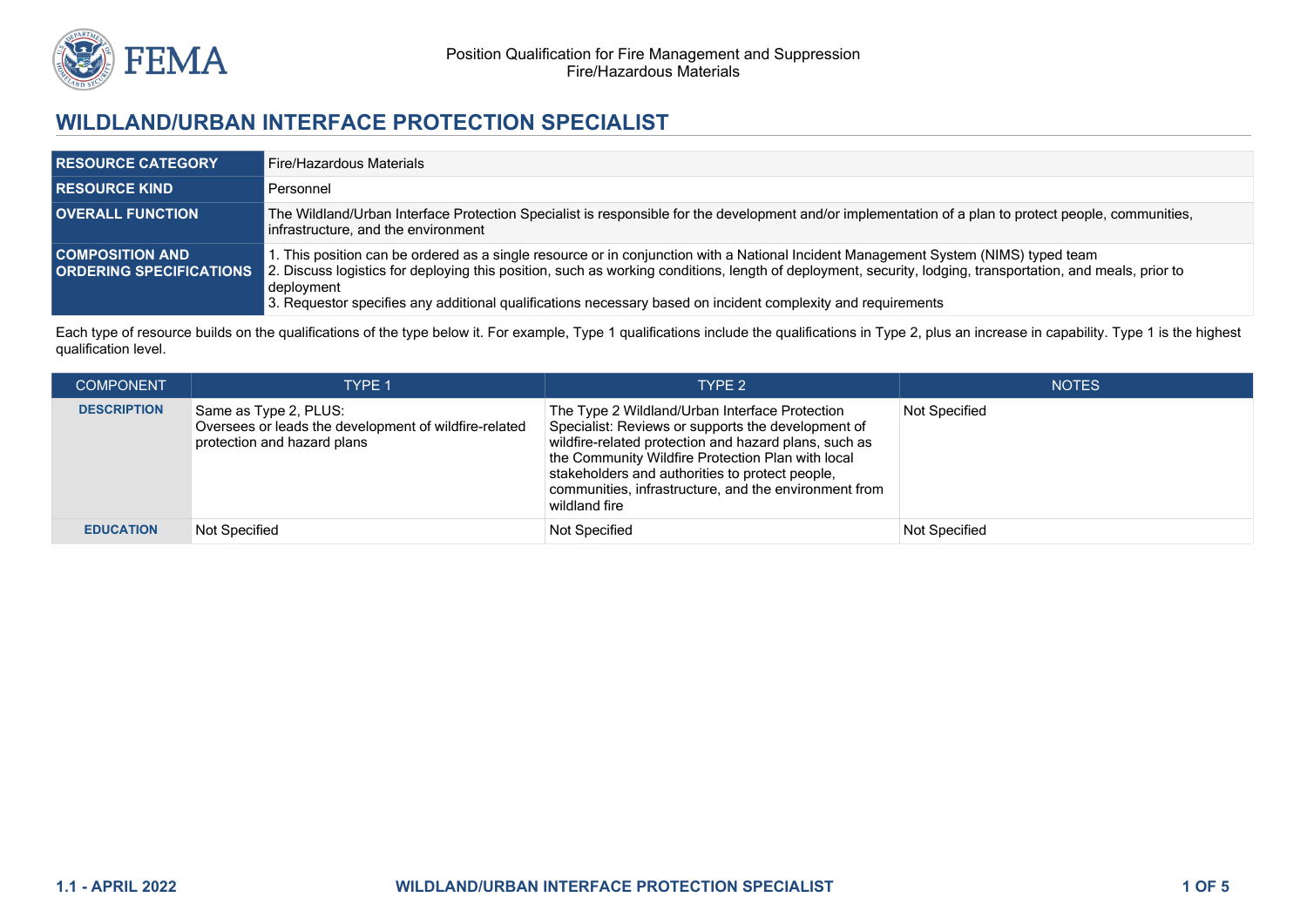

#### Position Qualification for Fire Management and Suppression Fire/Hazardous Materials

| <b>COMPONENT</b> | TYPE 1                                                                                                                                                                                                                                                                                                                                                                                                                 | <b>TYPE 2</b>                                                                                                                                                                                                                                                                                                                                                                                                                                                                                                                                                                                                                                                                                                                                                                                                                                                                                                                                                                                                                                                                                                                                                                                                                                                                                                                                                                                                                                                                   | <b>NOTES</b>                                                                                                                                                                                                           |
|------------------|------------------------------------------------------------------------------------------------------------------------------------------------------------------------------------------------------------------------------------------------------------------------------------------------------------------------------------------------------------------------------------------------------------------------|---------------------------------------------------------------------------------------------------------------------------------------------------------------------------------------------------------------------------------------------------------------------------------------------------------------------------------------------------------------------------------------------------------------------------------------------------------------------------------------------------------------------------------------------------------------------------------------------------------------------------------------------------------------------------------------------------------------------------------------------------------------------------------------------------------------------------------------------------------------------------------------------------------------------------------------------------------------------------------------------------------------------------------------------------------------------------------------------------------------------------------------------------------------------------------------------------------------------------------------------------------------------------------------------------------------------------------------------------------------------------------------------------------------------------------------------------------------------------------|------------------------------------------------------------------------------------------------------------------------------------------------------------------------------------------------------------------------|
| <b>TRAINING</b>  | Same as Type 2, PLUS:<br>1. ICS-400: Advanced Incident Command System for<br>Command and General Staff - Complex Incidents<br>2. National Fire Academy (NFA) R0614, Wildland<br>Urban Interface: Fire-Adapted Communities<br>3. NWCG S-260, Interagency Incident Business<br>Management<br>4. NWCG S-290, Intermediate Wildland Fire Behavior<br>5. NWCG S-390, Introduction to Wildland Fire Behavior<br>Calculations | Completion of the following:<br>1. IS-100: Introduction to the Incident Command<br>System, ICS-100<br>2. IS-200: Basic Incident Command System for Initial<br>Response, ICS-200<br>3. ICS-300: Intermediate Incident Command System for<br><b>Expanding Incidents</b><br>4. IS-700: An Introduction to the National Incident<br><b>Management System</b><br>5. IS-800: National Response Framework, An<br>Introduction<br>6. Training in accordance with National Fire Protection<br>Association (NFPA) 472: Standard for Competence of<br>Responders to Hazardous Materials/Weapons of Mass<br>Destruction Incidents or equivalent instruction on<br>responding to and operating in a chemical, biological,<br>radiological, nuclear and explosives (CBRNE) incident<br>7. Training in accordance with NFPA 1051: Standard<br>for Wildland Firefighting Personnel Professional<br>Qualifications, Wildland/Urban Protection Specialist or<br>NWCG 310-1: Wildland Fire Qualification System<br>Guide, or equivalent<br>8. Wildfire Mitigation Best Practices Training, or<br>equivalent<br>9. National Wildfire Coordinating Group (NWCG) S-<br>130, Firefighter Training<br>10. NWCG S-190, Introduction to Wildland Fire<br><b>Behavior</b><br>11. NWCG S-215, Wildland Fire Operations in the<br>Wildland Urban Interface, or equivalent<br>12. RT-130, Wildland Fire Safety Training Annual<br>Refresher (WFSTAR)<br>13. L-180, Human Factors in the Wildland Fire Service | Per NIMS compliance at the time of publication,<br>Incident Command System (ICS)- and Independent<br>Study (IS)- training courses are listed. Equivalent<br>courses must meet the NIMS National Standard<br>Curriculum |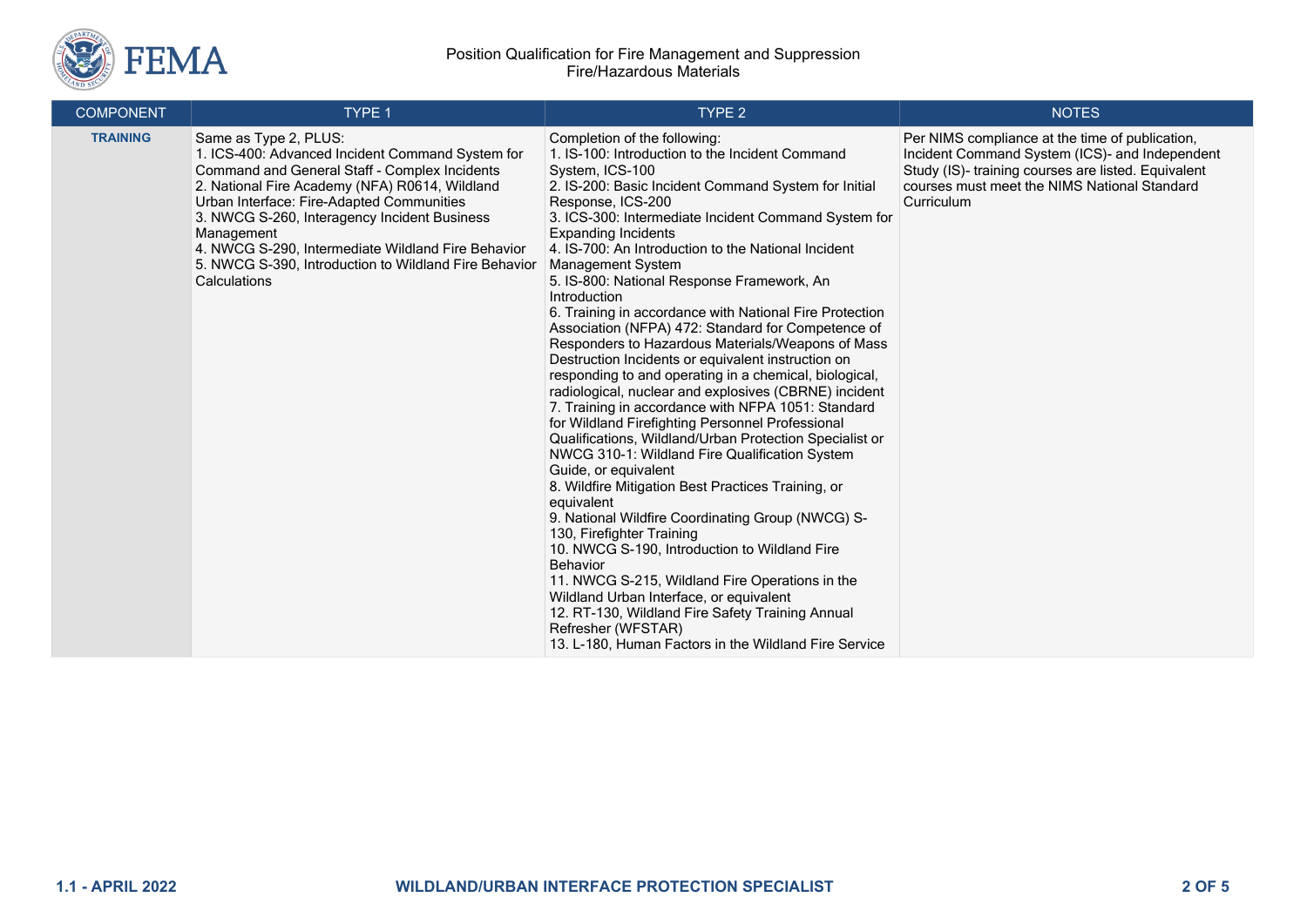

| <b>COMPONENT</b>                          | TYPE 1                                                                                                                                                                                                                                                                                                                                                                                                                                                                                                                                                                                                                                                          | TYPE <sub>2</sub>                                                                                                                                                                                                                                                                                                                                                                                                                                                                                                                                                                                                                                                                                                                                                                                                                                                                                                                                                                                                                                                                                                                                                                                                                                                                                                                                                                                                                                                                                                                                                                                                                                             | <b>NOTES</b>                                                                                                                                                                                                                                                                                     |
|-------------------------------------------|-----------------------------------------------------------------------------------------------------------------------------------------------------------------------------------------------------------------------------------------------------------------------------------------------------------------------------------------------------------------------------------------------------------------------------------------------------------------------------------------------------------------------------------------------------------------------------------------------------------------------------------------------------------------|---------------------------------------------------------------------------------------------------------------------------------------------------------------------------------------------------------------------------------------------------------------------------------------------------------------------------------------------------------------------------------------------------------------------------------------------------------------------------------------------------------------------------------------------------------------------------------------------------------------------------------------------------------------------------------------------------------------------------------------------------------------------------------------------------------------------------------------------------------------------------------------------------------------------------------------------------------------------------------------------------------------------------------------------------------------------------------------------------------------------------------------------------------------------------------------------------------------------------------------------------------------------------------------------------------------------------------------------------------------------------------------------------------------------------------------------------------------------------------------------------------------------------------------------------------------------------------------------------------------------------------------------------------------|--------------------------------------------------------------------------------------------------------------------------------------------------------------------------------------------------------------------------------------------------------------------------------------------------|
| <b>EXPERIENCE</b>                         | Same as Type 2, PLUS:<br>KSA <sub>s</sub> :<br>1. Ability to lead mitigation teams by supervising<br>activities, mentoring team members, and ensuring<br>operations consider socio-economic, political, and<br>cultural aspects in their recommendations<br>2. Ability to manage deployments by determining if a<br>request is viable, ensuring team members are qualified,<br>and developing a demobilization plan<br>3. Ability to facilitate and develop mitigation<br>recommendations, a final report, or an action plan<br>Experience:<br>Three years of relevant NIMS-credentialed Type 2<br>Wildland/Urban Interface Protection Specialist<br>experience | Knowledge, Skills and Abilities (KSAs):<br>1. Ability to assess the actual and potential risks,<br>hazards, and values at risk for the wildland/urban<br>interface fire incident given incident intelligence,<br>predicted fire behavior, and agency policies<br>2. Ability to provide internal and external briefings on<br>structure protection plans, the methodology of<br>assessing the risks and hazards, agency policy, and an<br>overall education strategy<br>3. Ability to assesses and evaluate evacuation,<br>"protect-in-place", or structure protection plans given<br>incident intelligence, predicted fire behavior, community<br>maps, and other available resources to support incident<br>response and decisions for emergency response<br>4. Ability to develop plans and programs associated<br>with the wildland/urban interface and built environment<br>with support from community members, partners, and<br>strategic leaders<br>5. Ability to assist in the development of post-fire action<br>plans and support community and federal agencies in<br>response to post-fire impacts to the wildland/urban<br>interface<br>Experience:<br>Experience in one of the following roles:<br>1. Three years of relevant NIMS-credentialed Type 1<br>Wildland Firefighter experience<br>2. Three years of relevant NWCG Structure Protection<br>Specialist experience<br>3. Three years of experience relating to the protection<br>of the wildland/urban interface at the local, state, tribal,<br>territorial, or federal level<br>4. Three years of experience supporting a U.S. Forest<br>Service Community Mitigation Assistance Team | 1. Field experience can be developed during national<br>wildfire and emergency responses relating to the<br>wildland/urban interface and forested communities<br>2. Field experience must be consistent with wildfire<br>mitigation and/or fire response with communities at risk<br>of wildfire |
| <b>PHYSICAL/MEDICAL</b><br><b>FITNESS</b> | Same as Type 2                                                                                                                                                                                                                                                                                                                                                                                                                                                                                                                                                                                                                                                  | 1. Functions in this position during an operational<br>incident, planned event, exercise, drill, or simulation at<br>least once every five years<br>2. Completes all necessary refresher trainings, exams<br>for training courses listed above, and recertifications                                                                                                                                                                                                                                                                                                                                                                                                                                                                                                                                                                                                                                                                                                                                                                                                                                                                                                                                                                                                                                                                                                                                                                                                                                                                                                                                                                                          | Annual recertification, training, and education<br>requirements (e.g., continuing education units,<br>professional development hours, etc.) are established<br>by an accrediting entity and may vary by organization,<br>department, and agency                                                  |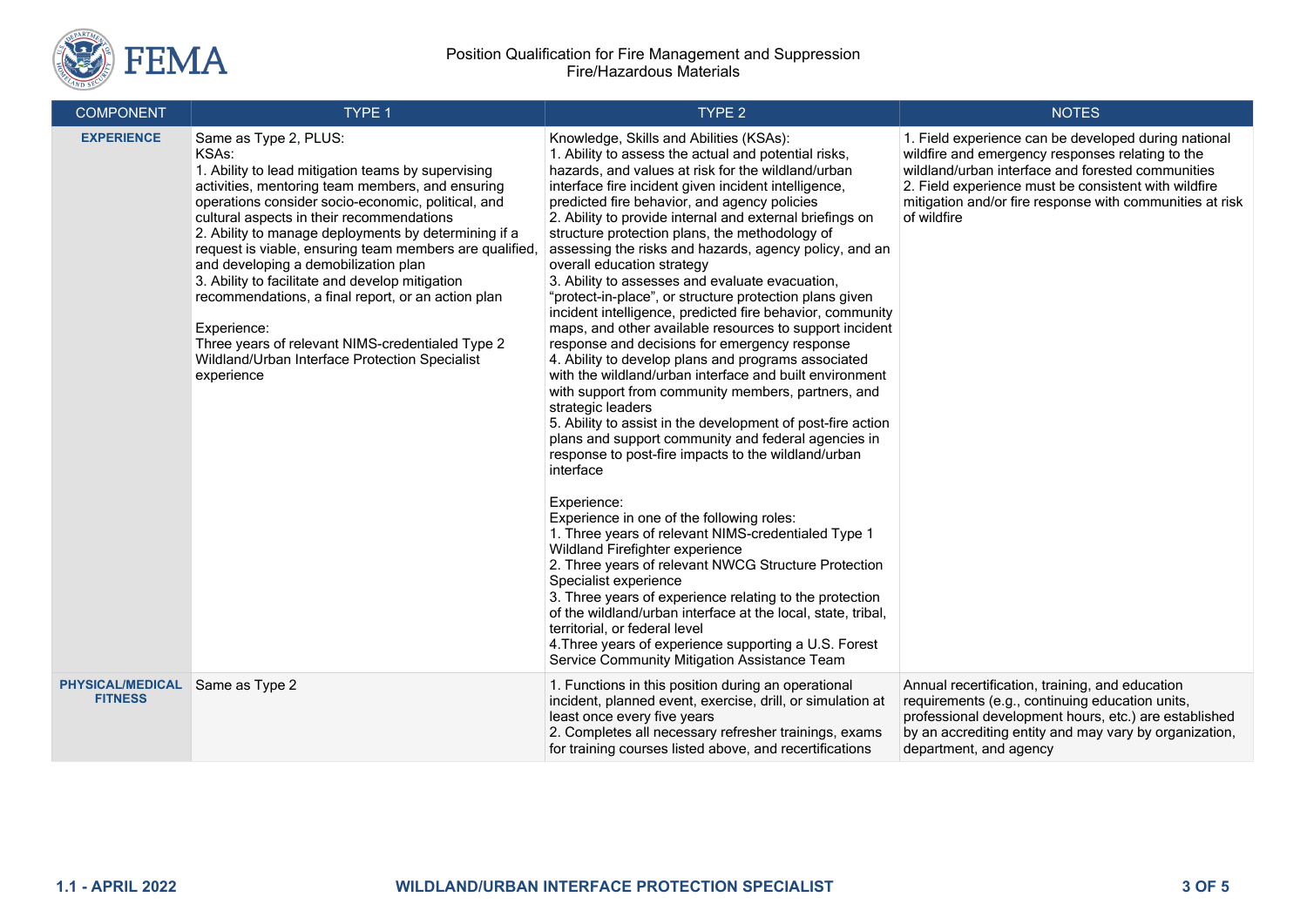

#### Position Qualification for Fire Management and Suppression Fire/Hazardous Materials

| <b>COMPONENT</b>                                                                                           | <b>TYPE 1</b> | TYPF <sub>2</sub>                                                                                                                                                                                                                                                                | <b>NOTES</b>                                            |
|------------------------------------------------------------------------------------------------------------|---------------|----------------------------------------------------------------------------------------------------------------------------------------------------------------------------------------------------------------------------------------------------------------------------------|---------------------------------------------------------|
| <b>PROFESSIONAL AND Same as Type 2</b><br><b>TECHNICAL</b><br><b>LICENSES AND</b><br><b>CERTIFICATIONS</b> |               | Certification:<br>1. NFPA Certified Wildfire Mitigation Specialist<br>2. NWCG Incident Qualification Card<br>3. Annual NWCG Refresher Training<br>4. Mitigation Best Practices Certification<br>5. Interagency Resource Ordering Capability Certificate<br>and sponsoring agency | The AHJ determines recertification requirements, if any |